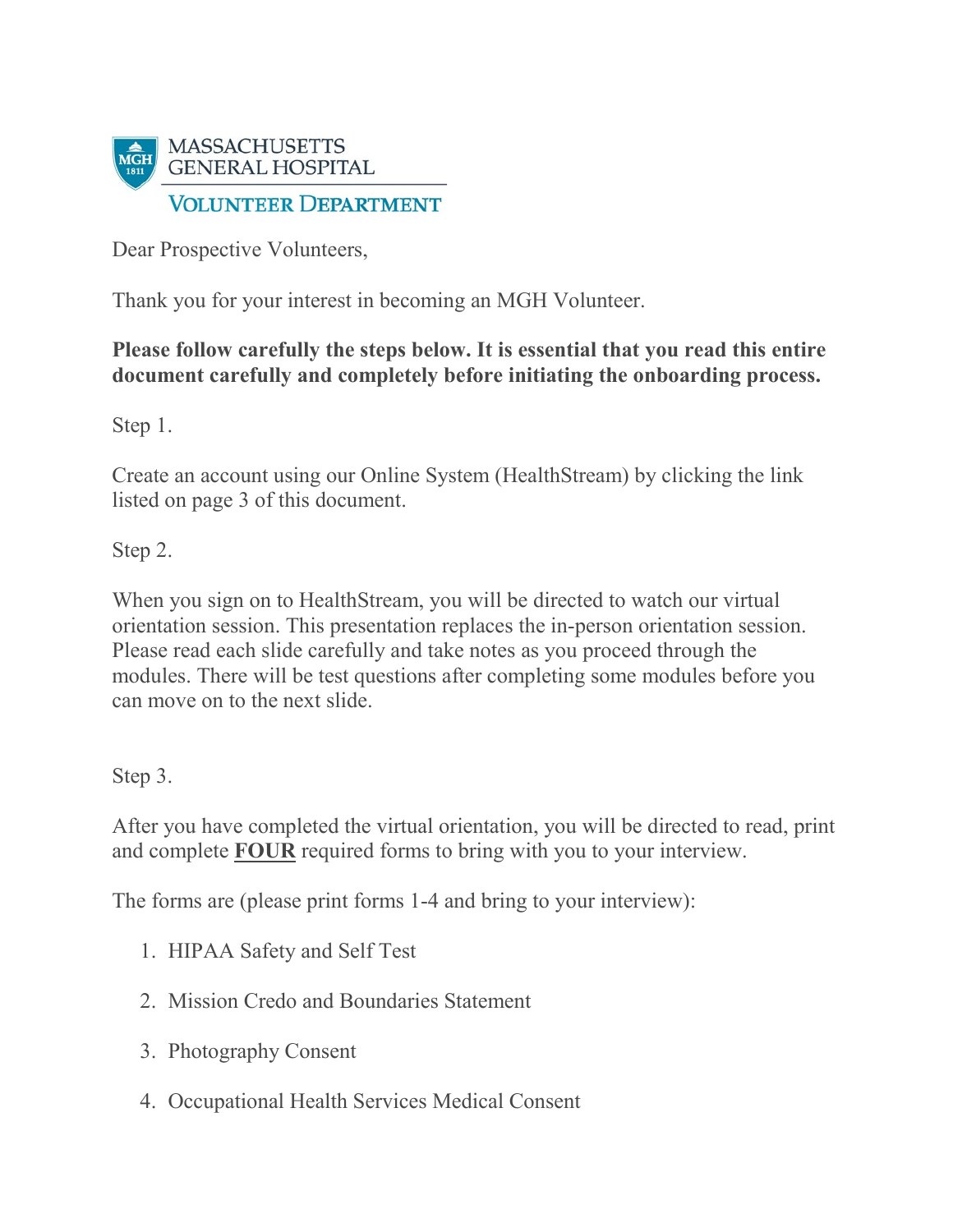Please also bring the following:

- 1. Mass General Hospital **M**edical **R**ecord **N**umber (**MRN**). Please call 866-211-6588 to obtain your number.
- 2. Social Security Number
- 3. Government issued photo ID
- 4. Immunization records

Step 4.

Once you have completed the forms, you will be able to schedule an interview appointment with one of our Volunteer Department staff.

## **INCOMPLETE AND/OR MISSING ITEMS WILL RESULT IN RESCHEDULING YOUR INTERVIEW**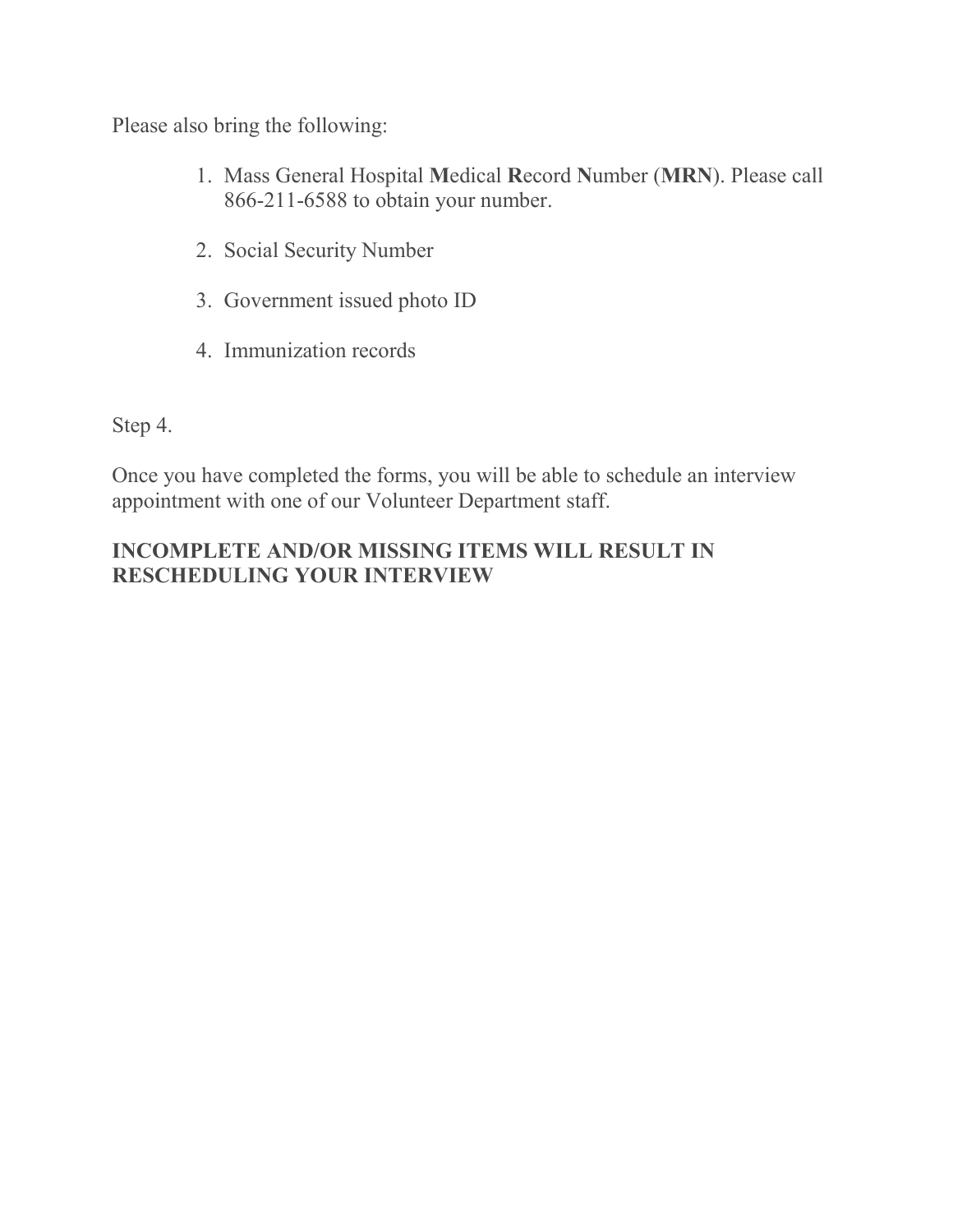

**MASSACHUSETTS GENERAL HOSPITAL** 

**VOLUNTEER DEPARTMENT** 

## **MGH Volunteer Applicants must:**

- 1. Create an account in our Online Learning Management System (HealthStream®).
- 2. Complete an online orientation.
- 3. Register for an in-person interview.

Please review **all** instructions below **prior** to beginning.

| <b>MASSACHUSETTS</b><br>$\overline{\text{MGH}}$<br>GENERAL HOSPITAL                                                                                                                                                                                               |                     |                       |                                                                      |  |
|-------------------------------------------------------------------------------------------------------------------------------------------------------------------------------------------------------------------------------------------------------------------|---------------------|-----------------------|----------------------------------------------------------------------|--|
| Please Create an Account                                                                                                                                                                                                                                          |                     |                       |                                                                      |  |
| If you have already registered, please click here to login.                                                                                                                                                                                                       |                     |                       |                                                                      |  |
| Organization Information                                                                                                                                                                                                                                          |                     |                       |                                                                      |  |
| Institution:                                                                                                                                                                                                                                                      |                     |                       | MGV - Mass Gen Volunteers ▼                                          |  |
| General<br>Information                                                                                                                                                                                                                                            |                     |                       | Required Fields are marked with a *.                                 |  |
| Last Name:                                                                                                                                                                                                                                                        |                     |                       |                                                                      |  |
| First Name:                                                                                                                                                                                                                                                       |                     |                       |                                                                      |  |
| Middle Name:                                                                                                                                                                                                                                                      |                     |                       |                                                                      |  |
| User ID:*                                                                                                                                                                                                                                                         | Create a User ID    |                       |                                                                      |  |
| Password:*                                                                                                                                                                                                                                                        | Create a Password   |                       |                                                                      |  |
| Confirm<br>Password:*                                                                                                                                                                                                                                             |                     |                       |                                                                      |  |
| Password<br>Reminder:                                                                                                                                                                                                                                             |                     |                       |                                                                      |  |
| Email:*                                                                                                                                                                                                                                                           |                     |                       |                                                                      |  |
| Time Zone:*                                                                                                                                                                                                                                                       | <b>Eastern Time</b> |                       |                                                                      |  |
| Preferred<br>Language:*                                                                                                                                                                                                                                           | English             | ▼.                    |                                                                      |  |
| Institution Information                                                                                                                                                                                                                                           |                     |                       |                                                                      |  |
| Hire/Re-hire Date: *                                                                                                                                                                                                                                              |                     | 6/27/2018             | $\overline{31}$                                                      |  |
| Review Month/Day:                                                                                                                                                                                                                                                 |                     |                       | 51                                                                   |  |
| Department: *                                                                                                                                                                                                                                                     |                     | Select a department ▼ |                                                                      |  |
| Job Title: *                                                                                                                                                                                                                                                      |                     | 01-Volunteer ▼        |                                                                      |  |
| Job Category:                                                                                                                                                                                                                                                     |                     | Volunteer             |                                                                      |  |
| Active Date:*                                                                                                                                                                                                                                                     |                     | 6/27/2018             | 即                                                                    |  |
| Note: If you have entered a valid email address, your user ID, password and<br>login URL will be emailed to you shortly. Otherwise, you will need to remember<br>your user ID and password. If you forget this information, please contact your<br>administrator. |                     |                       |                                                                      |  |
| Submit                                                                                                                                                                                                                                                            |                     |                       | Be sure to click the submit<br>button before you close this<br>page! |  |
| <b>HealthStream</b><br>Copyright @ 2018 HealthStream, Inc. All Rights Reserved.<br>Build 13.01.28.895.494                                                                                                                                                         |                     |                       |                                                                      |  |

## To create your personal MGH Volunteer HealthStream® account, use this link:

[https://www.healthstream.com/hlc/login/register.aspx?or](https://www.healthstream.com/hlc/login/register.aspx?organizationId=227e2e56-54a1-11db-bfa9-000423af2167&institution=7bdd3d2a-893d-e611-940a-005056b1522b) [ganizationId=227e2e56-54a1-11db-bfa9-](https://www.healthstream.com/hlc/login/register.aspx?organizationId=227e2e56-54a1-11db-bfa9-000423af2167&institution=7bdd3d2a-893d-e611-940a-005056b1522b) [000423af2167&institution=7bdd3d2a-893d-e611-940a-](https://www.healthstream.com/hlc/login/register.aspx?organizationId=227e2e56-54a1-11db-bfa9-000423af2167&institution=7bdd3d2a-893d-e611-940a-005056b1522b)[005056b1522b](https://www.healthstream.com/hlc/login/register.aspx?organizationId=227e2e56-54a1-11db-bfa9-000423af2167&institution=7bdd3d2a-893d-e611-940a-005056b1522b)

- Enter your Last Name
- Enter your First Name (full legal)
- Enter your User ID \*It is important that you enter **your personal email address** as your user ID e.g. [JD123@gmail.com.](mailto:JD123@gmail.com)
- Enter Password
- Confirm Password
- A Password Reminder is strongly recommended. (Please refrain from using the password itself.)
- Enter your personal email (same email that you used for your User ID)
- Hire date: Prefills to current date
- Select Department: **01-Volunteer**
- Select Job Title:**01-Volunteer**
- Active date: Prefills to current date

Please make sure to click on the **submit** button at the bottom of the page after you have entered all your information.

Your user ID and password reminder will be emailed to you from [customer.service@healthstream.com](mailto:customer.service@healthstream.com) As a security precaution, the password is not included in the email message.